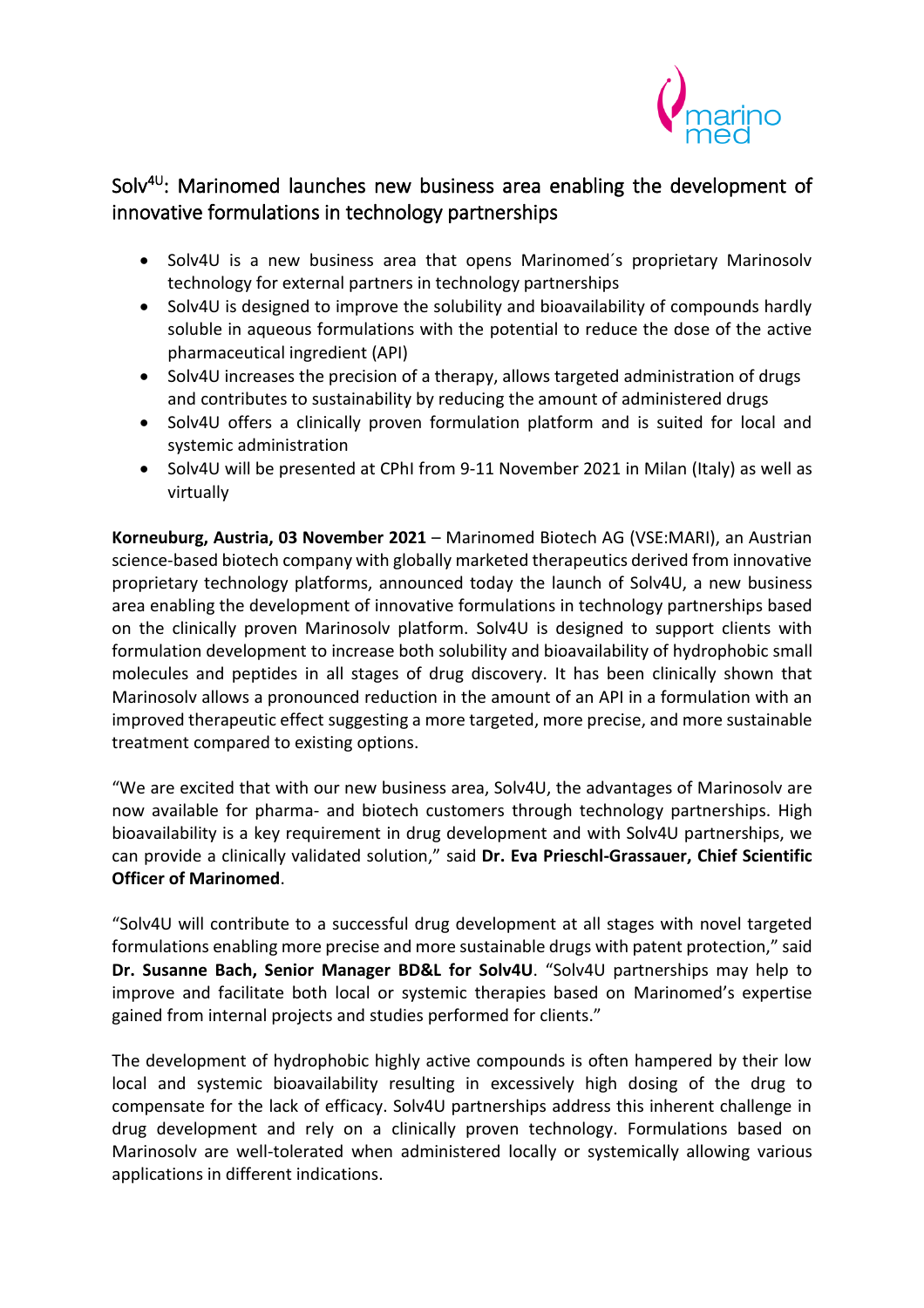The patented Marinosolv technology offered to Solv4U partners is based on micelles and is customized for individual compounds to achieve an optimal formulation.

For more information on Solv4U, visit the new [Solv4U website,](https://www.solv4u.com/) get in touch with Marinomed directly, or meet us, in person or virtually, at CPhI:

**[CPhI worldwide® 2021](https://www.cphi.com/europe/en/home.html)**

**9-11 November 2021 – Fiera Milano, Milan, Italy**

**25 October - 19 November 2021, Online Conference & Networking**  The company's exhibition stand [#3F71](https://l.feathr.co/cphi-worldwide-2021---landing-page---exhibitors-marinomed-biotech-ag) is located on the ICSE General Floor. Marinomed will also be glad to receive virtual partnering requests via CPhI-online.

#### **Contact for Solv4U:**

Susanne Bach, PhD, Senior Manager BD&L Marinomed Biotech AG, Hovengasse 25, 2100 Korneuburg, Austria E-Mail: [bd@marinomed.com](mailto:bd@marinomed.com) Tel: +43 2262 90300

### **About Marinosolv®:**

Marinosolv® is an innovative technology platform that enables the solubilization and enhances the bioavailability of small molecules and peptides that are hardly soluble in aqueous formulations. Consequently, new treatments of a multitude of diseases can be envisaged. The use of the Marinosolv<sup>®</sup> technology can facilitate efficient drug delivery with a low systemic off-target activity. Existing drugs and off-patent active ingredients can be improved and re-patented as part of new formulations using Marinosolv®. Under the brand Solv<sup>4U</sup>, Marinomed provides Marinosolv® formulation development in technology partnerships for active ingredients at all stages of drug discovery and lifecycle extension. For more information on Marinosolv®, please visit [https://www.marinosolv.com/en.](https://www.marinosolv.com/en) Information about Solv<sup>4U</sup> can be found here: [https://www.solv4u.com.](https://www.solv4u.com/) Scientific publications on Marinosolv<sup>®</sup> can be accessed at [https://www.marinosolv.com/en/publications.](https://www.marinosolv.com/en/publications)

#### **About Marinomed Biotech AG**

Marinomed Biotech AG (Korneuburg, Austria) (VSE:MARI) is an Austrian science-based biotech company with globally marketed therapeutics. The company is listed on the Prime Market of the Vienna Stock Exchange. Marinomed focuses on the development of innovative products based on two patent-protected technology platforms. The Marinosolv® technology increases the solubility and bioavailability of compounds that are hardly soluble in aqueous formulations. The Carragelose® platform comprises innovative patent-protected products targeting viral infections of the respiratory tract and may also reduce the risk of an infection with SARS-CoV-2. Carragelose® is used as a virus blocker in nasal sprays, throat sprays, and lozenges, which are sold via international partners in over 40 countries. Marinomed<sup>®</sup>, Marinosolv® and Carragelose® are registered trademarks of Marinomed Biotech AG. These